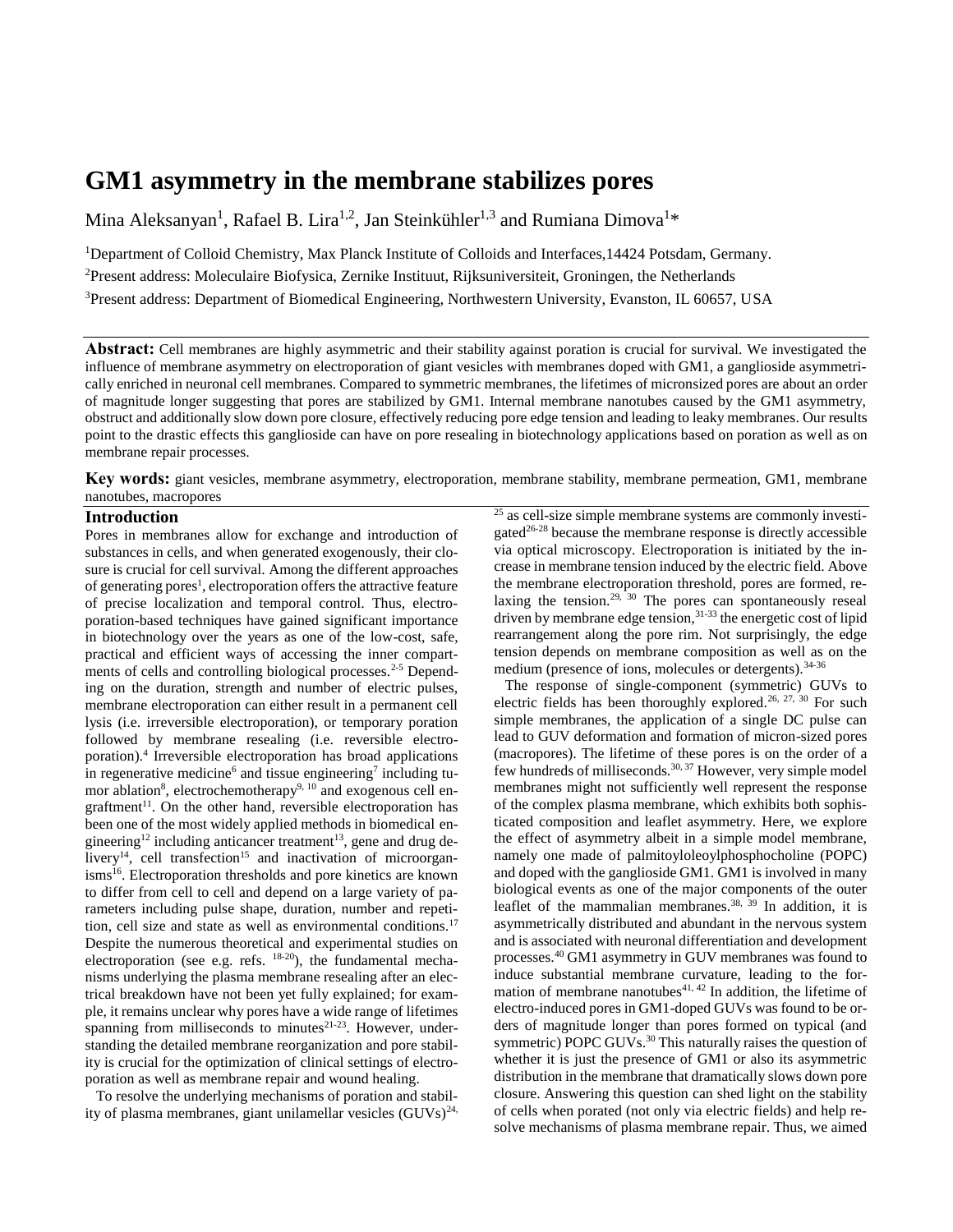at investigating in detail the resealing dynamics of electroporated GM1-doped GUVs both as a function of GM1 fraction and membrane asymmetry.

### **Experimental Section**

**Vesicle preparation.** GUVs were electroformed from 4 mM of POPC and  $0 - 4$  mol% GM in 1 mM HEPES. For fluorescence imaging of vesicles, 0.1 mol% 1,2-dipalmitoyl-sn-glycero-3-phosphoethanolamine-N-(lissamine rhodamine B sulfonyl) (DPPE-Rh) was added. For the assessment of GM1 incorporation into the membrane, Alexa-labelled cholera toxin B (CTB-Alexa) was added to the vesicle solution, see section S1 in the supporting information (SI) for details. For the generation of GM1 leaflet asymmetry, GM1-doped GUVs were 10-fold diluted in isotonic 1 mM HEPES buffer, see SI section S2. For long-term permeation studies, the GUVs were electroformed in 200 mM (200 mOsmol/kg), diluted in isotonic glucose solution and, subsequently, calcein was added to a final concentration of 5 M.

**Experimental methods.** POPC vesicles doped with  $0 - 4$ mol% GM1 with symmetric or asymmetric membrane were subjected to a single direct current (DC) pulse  $(0.3 - 0.6 \text{ kV/cm})$ , 3 or 50 ms) and their responses were recorded either with confocal microscopy, or under epifluorescence or phase contrast combined with high speed imaging, see SI section S3. The membrane edge tension was deduced from analysis of the pore closure, <sup>43</sup> see SI section S6. For the analysis of long-term permeation, GUVs were exposed to a single DC pulse and calcein entry was monitored for 5 minutes. Quantification of GUV leakage was performed through fluorescence intensity analysis, see SI section S7. In all experiments, microscopy images were analyzed either with LASX software or ImageJ. All the datasets were analyzed and plotted with Origin Pro software.

#### **Results and Discussion**

**Dilution of GM1-doped vesicles results in membrane asymmetry.** POPC GUVs doped with 0, 2 or 4 mol% GM1 were prepared in 1 mM HEPES buffer and successful incorporation of GM1 into the membrane was confirmed by binding of CTB-Alexa; see SI section S1 and Fig. S1. The explored GM1 concentrations fall in the range found in neurons.<sup>44</sup> As previously reported, GM1 in the bilayer is in dynamic equilibrium with GM1 in the surrounding solution.<sup>41</sup> Thus, the GM1 concentration in the membrane can be controlled by the concentration of free GM1 in the bulk. Because flip-flop of GM1 molecules is negligible on the experimental time scales, the GM1 concentration outside the vesicle can be used to control GM1 leaflet asymmetry. In our experiments, the GUVs were 10-fold diluted in GM1-free isoosmolar buffer, which resulted in the desorption of a large fraction of the GM1 lipids from the outer membrane leaflet, increasing the asymmetry compared to the inner leaflet (Fig. 1A). For example, for vesicles prepared with 2 mol% GM1, the dilution step results in ganglioside concentration of 0.47 mol% in the outer leaflet and 1.98 mol% in the inner leaflet as characterized previously.<sup>41</sup> A direct consequence of this asymmetry is the generation of spontaneous (preferred) membrane curvature.<sup>45, 46</sup> In vesicles with excess area (small volume-to-area ratio), this spontaneous curvature stabilizes vesicle morphologies with highly curved membrane nanotubes, as demonstrated previously.<sup>41, 47, 48</sup> In the case of the 10fold diluted vesicles initially prepared with 2 or 4 mol% GM1, the asymmetric distribution of the ganglioside results in negative spontaneous curvature between around −1/(500 nm) and  $-1/(200 \text{ nm})^{41}$  which stabilizes inward nanotubes, see SI section S2 and Fig. S2. In contrast, symmetric vesicles (no dilution) do

not form tubes (Fig. S2). In order to assess the membrane stability and the edge tension of symmetric and asymmetric membranes, we applied electric pulses to GUVs of asymmetric or symmetric membranes at varying GM1 concentrations.



**Fig. 1.** Poration of GUVs with symmetric and asymmetric membranes. (A) Upon dilution, GM1 from the outer GUV leaflet desorbs and renders the membrane asymmetric as illustrated in the sketch. (B-E) Comparison of electroporation of POPC GUVs containing no GM1 (B, C) and 4 mol% GM1 (D, E) in non-diluted external solution (B, D) and upon 10-fold dilution in isotonic external solution (C, E) imaged with epifluorescence microscopy. The membrane was stained with 0.1 mol% DPPE-Rh. The vesicles were exposed to a single DC pulse with amplitude of 0.3-0.4 kV/cm and duration of 50 ms. The direction of the electric field is illustrated with the arrow in (B). The timestamps in the top-right corner of each snapshot show the time after the beginning of the pulse. The approximate lifetime of the detected micronsized pores are indicated on the right. The sequence in (E) corresponds to Movie S1 in the SI. Scale bars: 10 µm.

**Both GM1 fraction and asymmetry affect pore stability.**  Pure POPC and 4 mol% GM1-doped GUVs in both non-diluted and diluted solution were exposed to a single, strong electric pulse (50 ms duration, amplitude of 0.3-0.4 kV/cm), Fig. 1; see also SI section S3. Such pulses raise the transmembrane potential above the poration threshold and optically detectable pores (macropores) are created<sup>30</sup>. The pore dynamics was monitored via high-speed imaging (SI section S3). POPC GUVs exhibit symmetric membranes in both diluted and non-diluted solutions and the pores developed in these membranes had short lifetimes around 150 ms (Fig. 1B,C) consistent with previous reports.<sup>30,</sup> <sup>37</sup> On the contrary, non-diluted GUVs symmetrically doped with 4 mol% GM1 exhibited pores with twice longer lifetime on the order of 300 ms, Fig. 1D.

The above results (Fig. 1) demonstrate that pores are stabilized by GM1 in the membrane. We then investigated the effect of leaflet asymmetry by comparing diluted (asymmetric) and non-diluted (symmetric) GM1-doped vesicles (see sketch in Fig. 1A). Remarkably, in the asymmetric GUVs, as shown in Fig. 1E, pore lifetimes increase dramatically to 1.5 s, i.e. 5 times longer than that of symmetric GM1-doped GUVs and 10 times longer than that for pure-POPC membranes. These findings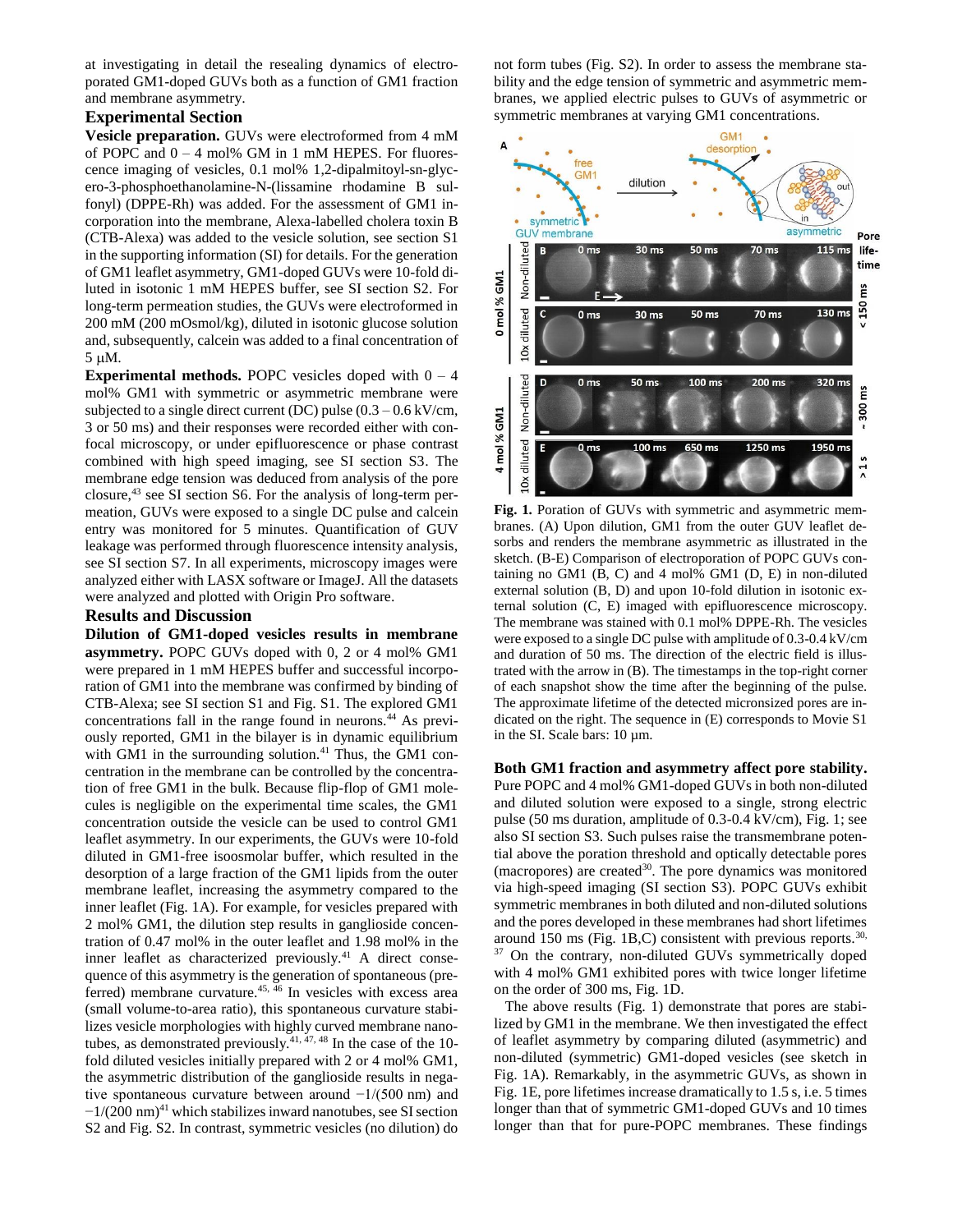show that not only the presence of GM1 but also leaflet asymmetry stabilize very long-living membrane pores. It is important to note that for the asymmetric membranes, poration was associated with expelling inward tubes through the macropores, Fig. 1E and SI Movie S1, Fig. S4 and Movie S3. We now discuss three factors for pore stabilization in asymmetric membranes.

(i) Prior to the pulse, inward membrane nanotubes are present in a large fraction of the vesicles (Fig. S2A, B); note that the preparation protocol results in vesicles of different volume-toarea ratio and thus the excess area for tube formation in each vesicle is different. During poration, water flow caused by the higher internal (Laplace) pressure drags nanotubes out through the formed pores (Fig. 2A, SI Movie S2). The tubes protrude from the vesicle interior (Fig. 1E, SI Movie S1) and occasionally also around the pore rim (Fig. 2A, SI Movie S2). Thus, the steric hindrance of the nanotubes on the closing membrane plausibly contributes to increased pore lifetime, also leading to incomplete membrane resealing as shown below.

(ii) Pore lifetime is strongly modulated by the spontaneous curvature of asymmetric membranes. A key observation is that during pore opening, in contrast to symmetric POPC GUVs, asymmetric GM1 vesicles exhibit sprouting of new membrane nanotubes, not present prior to the pulse, (SI Figs. S4, S5, Movies S3, S4). This occurs almost immediately after poration, indicating that the outer spherical membrane segment of the vesicle prefers to rearrange into highly bent nanotubes. This process can be understood considering the membrane spontaneous curvature. Symmetric membranes have zero spontaneous curvature,  $m = 0$ . For the asymmetric membranes  $m$  is around -1/460 nm-1 for vesicles prepared with 2 mol% GM1 and -1/220 nm<sup>-1</sup> for 4 mol% GM1.<sup>41</sup> Asymmetric vesicles minimize their bending energy by forming cylindrical nanotubes with radius of 1/(2*m*). <sup>49</sup> Before poration (in intact vesicles), the ratio of membrane area stored in tubes to area of the weakly curved outer GUV membrane is set by the osmotically stabilized vesicle volume and total membrane area. However, when the volume constraint is relaxed by membrane poration, resealing of the vesicle pore competes for membrane area with formation of new nanotubes. The latter process reduces the vesicle surface area acting analogously to surface tension<sup>45</sup> that pulls the pore open. Considerations of pore and membrane elastic energy suggest that the asymmetry should result in transforming all available area into nanotubes when a pore of radius  $r > r_c \equiv$  $\gamma/2 \kappa m^2$  is formed (SI section S5), where . Introducing the experimentally measured values for the edge tension  $\gamma$ , the bending rigidity  $\kappa$  and  $\dot{m}$  we obtain that pores larger than 15  $\mu$ m (2 %mol GM1) or 1.4 μm (4 %mol GM1) should become unstable and expand while transforming the membrane into tubes. Typical pore sizes, particularly for the 4 %mol GM1 vesicles were larger and indeed membrane tubulation upon poration was frequently observed for asymmetric GUVs. Almost complete transformation of the vesicle membrane area to a tubular network was also observed occasionally (Fig. S6, Movie S5). However, for most of the vesicles, the period of delayed pore closure and nanotube formation lasts only a few hundred microseconds. Eventually, the membrane pore starts to reseal, which indicates that during pore opening some of the membrane asymmetry is lost, and this corresponds to reduction of the spontaneous curvature  $m$ . Because of the quadratic relation between critical pore radius  $r_c$  and spontaneous curvature  $m$ , a rather small exchange or loss of GM1 is sufficient to enhance pore closure. One possible mechanism for loss of GM1 asymmetry is the interleaflet exchange of membrane-bound GM1 across the pore

edge. Another mechanism leading to suppression of asymmetry (i.e. decrease of  $m$ , ultimately leading to pore closure) is the desorption of GM1 from the inner vesicle leaflet as the enclosed GUV solution now becomes diluted when the pore opens.



**Fig. 2.** Electroporation and edge tension of symmetric and asymmetric membranes. (A) A typical example of electroporation of a 4 mol% GM1-doped asymmetric GUV observed with confocal microscopy upon application of a DC pulse (0.3kV/cm, 50 ms). The time is relative to the beginning of the pulse. The membrane contains 0.1 mol% DPPE-Rh and the GUV was 10-fold diluted with 1 mM isotonic HEPES buffer. Image sequence corresponds to Movie S2. (B) Cross section of the vesicle 5 minutes after the pulse application. Scale bars: 20 µm. (C) Edge tension versus GM1 fraction for symmetric and asymmetric GUVs. 6 to 10 vesicles per composition were measured as shown in gray and pink triangles. Mean values and standard deviation of the edge tension are indicated with solid circles and bars (see also Fig. S7). The curves are a guide to the eyes.

(iii) Additionally, the finite membrane viscosity or steric constraints might limit excessive nanotube formation and complete vesicle destabilization.

In summary, we correlate the long pore lifetimes to steric hindrance by nanotubes protruding through the pore and altered membrane mechanics due to dynamic changes in membrane asymmetry during pore closure.

Pore edge tension is lowered by GM1. Next, we set to quantitatively explore the dynamics of pore closure in asymmetric and symmetric vesicles and deduce their pore edge tension using a previously reported method<sup>43</sup> (for details see SI section S6 and Fig. S7). The measured edge tension of pure POPC GUVs (Fig.  $2C$ ) fall in the range of literature values<sup>35, 36</sup> corroborating the consistency of our data and analysis. With increasing GM1 fraction, the mean values of edge tensions obtained from different preparations decrease, see Fig. 2C and SI Table 1. For the asymmetric GM1-doped GUVs, the measured edge tension is an apparent one because of the presence of tubes in the pore area which is not accounted for by the theoretical model<sup>31</sup>. The results for symmetric GUVs scale linearly with GM1 fraction; more GM1 causes stabilization of pores and lower values of edge energy.

This effect in symmetric membranes might be understood considering the cone-like shape of GM1, which could favorably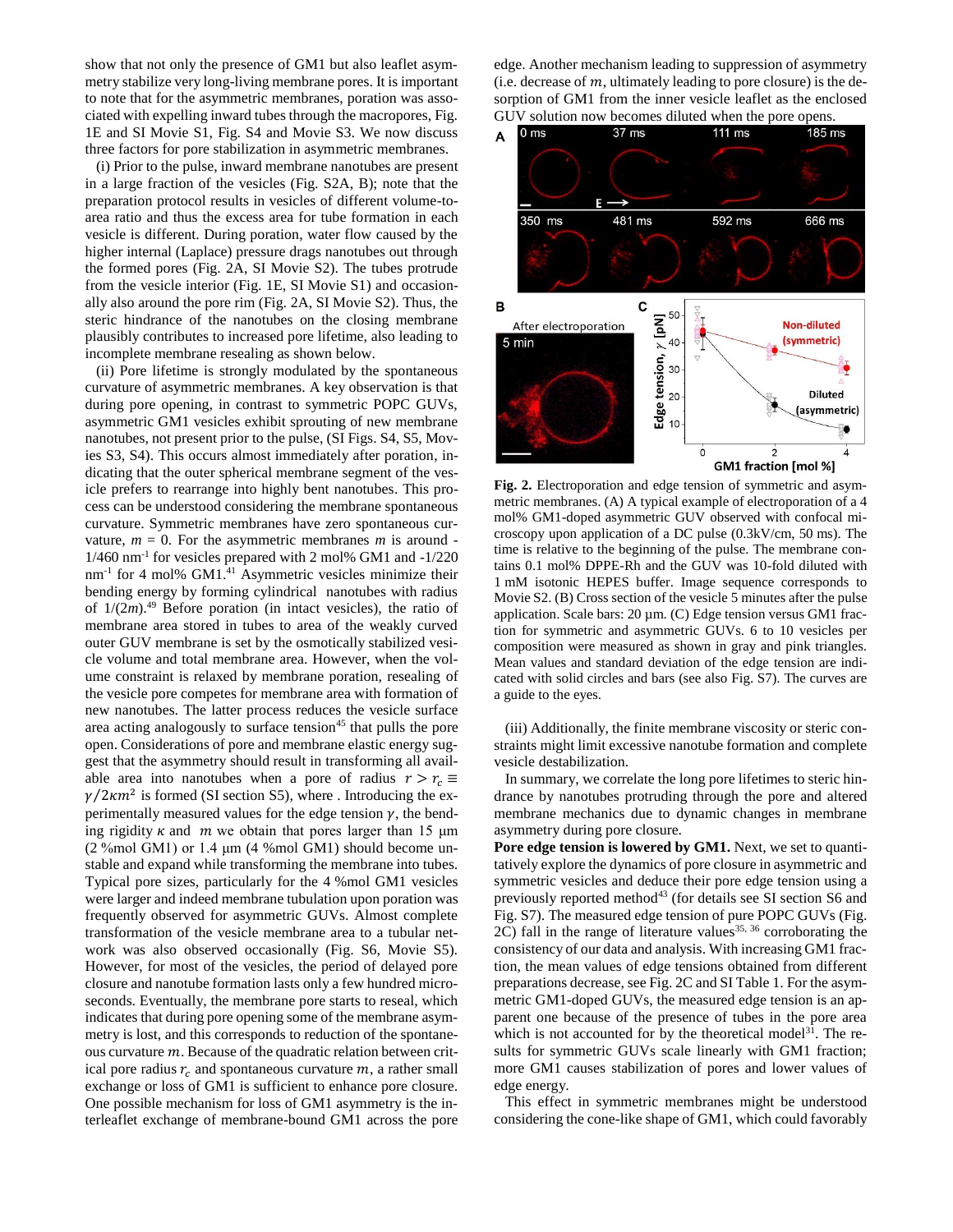locate at the pore rim where the monolayer curvature is high. This molecular effect should be distinguished from the apparent reduction of edge tension by membrane asymmetry detailed above, even though both effects contribute to increasing pore lifetime.

Finally, we return to the membrane remodeling events that were observed during poration of asymmetric GM1 vesicles with nanotubes (Fig. 2A-B, Movies S1, S2). During pore expansion, the electric field and the flow of the solution leaking out orient and extend the tubes out towards the vesicle exterior. As the pore then proceeds to close, it bundles together the protruding tubes resulting in high fluorescence from accumulated membrane material in the form of tubes and small buds at the location of the closed pore. We investigated the influence of this accumulation on the long-term permeability of the vesicles. Here, we distinguish the optically resolvable "macropores" from small "submicroscopic" pores not detected optically.

**Asymmetric vesicles become leaky after macropore closure.** To test long-term membrane permeation, the vesicles were grown in sucrose solution and diluted in isotonic glucose solution, see SI section S7. As a result of the different refractive index of the sugar solutions, the vesicles appear dark on a brighter background when observed under phase contrast microscopy (SI Fig. S8A). During prolonged observations, we noticed that GM1-doped GUVs lost their optical contrast after macropore closure (Fig. S8), indicating exchange of solution between GUV interior and exterior even after macropore closure. We thus explored whether and to what extent GM1 present in the membrane makes the vesicles leaky. To quantitatively monitor membrane permeability, calcein, a small water-soluble and membrane-impermeable dye, was introduced in the external media (at  $5 \mu M$ ) prior to the application of the pulse. When the membrane is intact, calcein is excluded from the interior of the GUVs, which appear dark in confocal cross sections. The fluorescence dye signal from the vesicle interior upon the application of a single strong DC pulse was used as a measure of prolonged membrane permeability. Calcein permeation in the vesicles was quantified by normalizing the internal fluorescence intensity inside a single GUV 5 minutes after macropore closure by the initial fluorescence intensity right after the macropore closure and the average external fluorescence intensity of the medium (SI section S7), thus eliminating contributions from differences in GUV size, background fluorescence and bleaching. No calcein was detected to flow inside the GUVs while macropores were open leaving the GUV interior black (Fig. 3A). GM1-free (pure POPC) GUVs remained impermeable to calcein 5 min after electroporation, indicating that pores in these membranes close completely and the membrane reseals. In contrast, asymmetric GM1-containing GUVs became permeable as observed by calcein leaking inside and the fraction of permeable GUVs increasing with GM1 fraction (Fig. 3). These results demonstrate that long-living submicroscopic pores are present in the GM1- doped membranes.

Permeability has been observed to dramatically increase when approaching the main phase transition temperature of the membrane<sup>50, 51</sup>. Vesicles containing GM1 have been shown to exhibit gel-like domains<sup>52</sup> but at fractions higher than those examined here (above  $\sim$  5 mol%), which is why we can exclude this mechanism of increased permeability. The GM1-doped vesicles are also not leaky in the absence of electroporation (they preserve their sugar asymmetry over a period of at least 3 hours).

A plausible mechanism for stabilizing the submicroscopic pores causing long-term leakage could be steric obstruction by accumulated GM1 at the pore rims as well as protruding nanotubes. Indeed, GM1 bearing a single negative charge could be accumulated at the vesicle poles during the application of the pulse locally destabilizing the membrane as shown for vesicles with increasing surface charge<sup>36</sup>.



**Fig. 3.** Long-term permeability of GUVs with increasing fractions of GM1. (A) Confocal images of GUVs illustrating calcein entry into GUVs with increasing fraction of asymmetric GM1 (0, 2 and 4 mol% top to bottom). The medium contained 5 µM calcein (green); the GUVs were labeled with 0.1 mol% DPPE-Rh (red). The snapshots in the first column were acquired  $\sim$ 4 s after pulse application (0.6kV/cm, 3 ms) while the images in the second column show the same vesicles 5 minutes later. The scale bar is 100 µm. (B) Quantification of GUV leakage through fluorescence intensity analysis; see Eq. 3 in the SI for definition of leakage. Each open symbol corresponds to a measurement on a single GUV. Mean and standard deviation values are shown on the side.

#### **Conclusions**

In summary, we used GM1-doped GUVs to mimic asymmetry of cell membranes. In particular, neuronal cells show elevated concentration of asymmetrically distributed GM1. We observed series of membrane remodeling effects resulting from the electroporation of GM1-containing asymmetric membranes, which all contribute to longer pore lifetimes and partial vesicle destabilization. When the GUV membrane is rendered asymmetric (by dilution), the desorption of GM1 from the outer leaflet of the vesicle membrane triggers the formation of inward tubes stabilized by negative spontaneous curvature. These tubes can physically obstruct the pores and membrane tubulation competes with pore closure, slowing down to the pore closure, reducing the effective membrane edge tension and rendering the membranes permeable at longer timescales. The decrease in edge tension depends on GM1 concentration and degree of leaflet asymmetry. Interestingly, pore lifetimes in the range of tens of seconds have been also observed in GM1-doped membranes but also in the presence of CTB<sup>41</sup>, which forms homopentamers with GM1<sup>53</sup> in the membrane, presumably leading to even slower reorganization of the pore. Our study also showed that increased fraction of GM1 stabilizes long-living submicroscopic pores and results in leaky vesicles after macropores close. Overall, our findings point to an additional role of GM1 in regulating the integrity of neuronal membranes (which are asymmetrically enriched in GM1) in lowering their stability under electrical perturbation and affecting membrane repair in wound healing.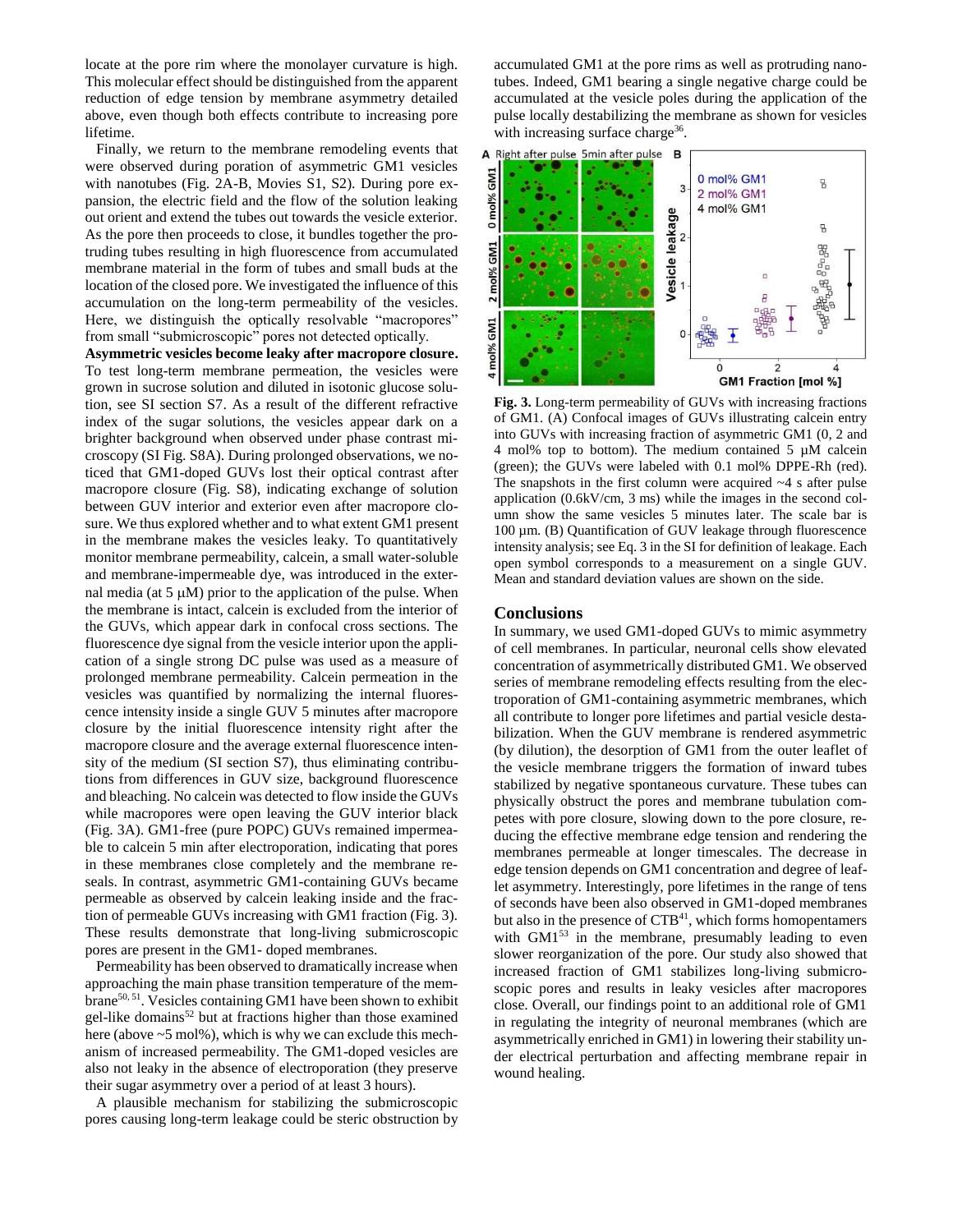## **Acknowledgements**

We thank R. Lipowsky, M. Miettinen and T. Bhatia for fruitful discussions on GM1-doped GUVs. M.A. acknowledges funding from the International Max Planck Research School on Multiscale Bio-Systems.

# **Supporting Information**

Vesicle preparation and observation, electroporation, pore stability assessment, edge tension calculation, long-term permeation analysis (including figures with confocal, epifluorescence and phase contrast images as well as corresponding movies, plots for treated data, apparatus set-up for electroporation, analysis of pore stability, deduction of edge tension values, a table for mean edge tension values, quantification of GUV leakage).

# **Conflict of Interest Disclosure**

The authors declare no conflict of interest.

# **AUTHOR INFORMATION**

# **Corresponding Author**

Rumiana Dimova: [dimova@mpikg.mpg.de](mailto:dimova@mpikg.mpg.de)

#### **ORCID IDs**

Mina Aleksanyan: [0000-0002-9817-6244](https://orcid.org/0000-0002-9817-6244) Rafael Lira: [0000-0001-7362-5827](https://orcid.org/0000-0001-7362-5827) Jan Steinkühler: [0000-0003-4226-7945](https://orcid.org/0000-0003-4226-7945) Rumiana Dimova: [0000-0002-3872-8502](http://orcid.org/0000-0002-3872-8502)

### **Author Contributions**

RD proposed the project. RD, RL and JS designed the experiments. MA, RL and JS performed the experiments and analyzed the data. All authors wrote the manuscript.

## **REFERENCES**

1. Stewart, M. P.; Langer, R.; Jensen, K. F. Intracellular Delivery by Membrane Disruption: Mechanisms, Strategies, and Concepts. *Chemical Reviews* **2018,** 118, (16), 7409-7531.

2. Yarmush, M. L.; Golberg, A.; Serša, G.; Kotnik, T.; Miklavčič, D. Electroporation-Based Technologies for Medicine: Principles, Applications, and Challenges. *Annu. Rev. Biomed. Eng.*  **2014,** 16, (1), 295-320.

3. Escoffre, J.-M.; Portet, T.; Wasungu, L.; Teissié, J.; Dean, D.; Rols, M.-P. What is (Still not) Known of the Mechanism by Which Electroporation Mediates Gene Transfer and Expression in Cells and Tissues. *Molecular Biotechnology* **2009,** 41, (3), 286- 295.

4. Dev, S. B.; Rabussay, D. P.; Widera, G.; Hofmann, G. A. Medical applications of electroporation. *IEEE Transactions on Plasma Science* **2000,** 28, (1), 206-223.

5. Frandsen, S. K.; Vissing, M.; Gehl, J. A Comprehensive Review of Calcium Electroporation —A Novel Cancer Treatment Modality. *Cancers* **2020,** 12, (2), 290.

6. Aycock, K.; Davalos, R. Irreversible Electroporation: Background, Theory, and Review of Recent Developments in Clinical Oncology. *Bioelectricity* **2019,** 1, 214-234

7. Ho, M. P., Tissue Engineering with Electroporation. In *Handbook of Electroporation*, Miklavcic, D., Ed. Springer International Publishing: Cham, 2016; pp 1-21.

8. Davalos, R. V.; Mir, L. M.; Rubinsky, B. Tissue Ablation with Irreversible Electroporation. *Annals of Biomedical Engineering* **2005,** 33, (2), 223.

9. Gothelf, A.; Mir, L. M.; Gehl, J. Electrochemotherapy: results of cancer treatment using enhanced delivery of bleomycin by electroporation. *Cancer Treat. Rev.* **2003,** 29, (5), 371-387.

10. Probst, U.; Fuhrmann, I.; Beyer, L.; Wiggermann, P. Electrochemotherapy as a New Modality in Interventional Oncology: A Review. *Technology in Cancer Research & Treatment* **2018,** 17, 1-12.

11. Chang, T. T.; Zhou, V. X.; Rubinsky, B. Using nonthermal irreversible electroporation to create an in vivo niche for exogenous cell engraftment. *BioTechniques* **2017,** 62, (5), 229-231. 12. Kotnik, T.; Frey, W.; Sack, M.; Haberl Meglič, S.; Peterka, M.; Miklavčič, D. Electroporation-based applications in biotechnology. *Trends in Biotechnology* **2015,** 33, (8), 480-488.

13. Yadollahpour, A.; Rezaee, Z. Electroporation as a New Cancer Treatment Technique: A Review on the Mechanisms of Action. *Biomedical & Pharmacology Journal* **2014,** 7, (1), 53-62.

14. André, F.; Mir, L. M. DNA electrotransfer: its principles and an updated review of its therapeutic applications. *Gene Therapy* **2004,** 11, (1), S33-S42.

15. Kim, T. K.; Eberwine, J. H. Mammalian cell transfection: the present and the future. *Analytical and Bioanalytical Chemistry*  **2010,** 397, (8), 3173-3178.

16. Mahnič-Kalamiza, S.; Vorobiev, E.; Miklavčič, D. Electroporation in Food Processing and Biorefinery. *The Journal of Membrane Biology* **2014,** 247, (12), 1279-1304.

17. Saulis, G.; Venslauskas, M. S.; Naktinis, J. Kinetics of pore resealing in cell membranes after electroporation. *Journal of Electroanalytical Chemistry and Interfacial Electrochemistry*  **1991,** 321, (1), 1-13.

18. Batista Napotnik, T.; Miklavčič, D. In vitro electroporation detection methods – An overview. *Bioelectrochemistry* **2018,** 120, 166-182.

19. Kotnik, T.; Rems, L.; Tarek, M.; Miklavčič, D. Membrane Electroporation and Electropermeabilization: Mechanisms and Models. *Annual Review of Biophysics* **2019,** 48, (1), 63-91.

20. Sengel, J. T.; Wallace, M. I. Imaging the dynamics of individual electropores. *Proceedings of the National Academy of Sciences* **2016,** 113, (19), 5281.

21. Adamo, A.; Arione, A.; Sharei, A.; Jensen, K. F. Flow-Through Comb Electroporation Device for Delivery of Macromolecules. *Analytical Chemistry* **2013,** 85, (3), 1637-1641.

22. Saulis, G.; Saulė, R. Size of the pores created by an electric pulse: Microsecond vs millisecond pulses. *Biochim. Biophys. Acta-Biomembr.* **2012,** 1818, (12), 3032-3039.

23. Pakhomov, A. G.; Kolb, J. F.; White, J. A.; Joshi, R. P.; Xiao, S.; Schoenbach, K. H. Long-lasting plasma membrane permeabilization in mammalian cells by nanosecond pulsed electric field (nsPEF). *Bioelectromagnetics* **2007,** 28, (8), 655-663.

24. Dimova, R. Giant Vesicles and Their Use in Assays for Assessing Membrane Phase State, Curvature, Mechanics, and Electrical Properties. *Annu. Rev. Biophys.* **2019,** 48, (1), 93-119.

25. Dimova, R.; Marques, C., *The Giant Vesicle Book*. Taylor & Francis Group, LLC: Boca Raton, 2019.

26. Dimova, R.; Riske, K. A.; Aranda, S.; Bezlyepkina, N.; Knorr, R. L.; Lipowsky, R. Giant vesicles in electric fields. *Soft Matter* **2007,** 3, (7), 817-827.

27. Dimova, R.; Bezlyepkina, N.; Jordö, M. D.; Knorr, R. L.; Riske, K. A.; Staykova, M.; Vlahovska, P. M.; Yamamoto, T.; Yang, P.; Lipowsky, R. Vesicles in electric fields: Some novel aspects of membrane behavior. *Soft Matter* **2009,** 5, (17), 3201- 3212.

28. Perrier, D. L.; Rems, L.; Boukany, P. E. Lipid vesicles in pulsed electric fields: Fundamental principles of the membrane response and its biomedical applications. *Adv. Colloid Interface Sci.* **2017,** 249, 248-271.